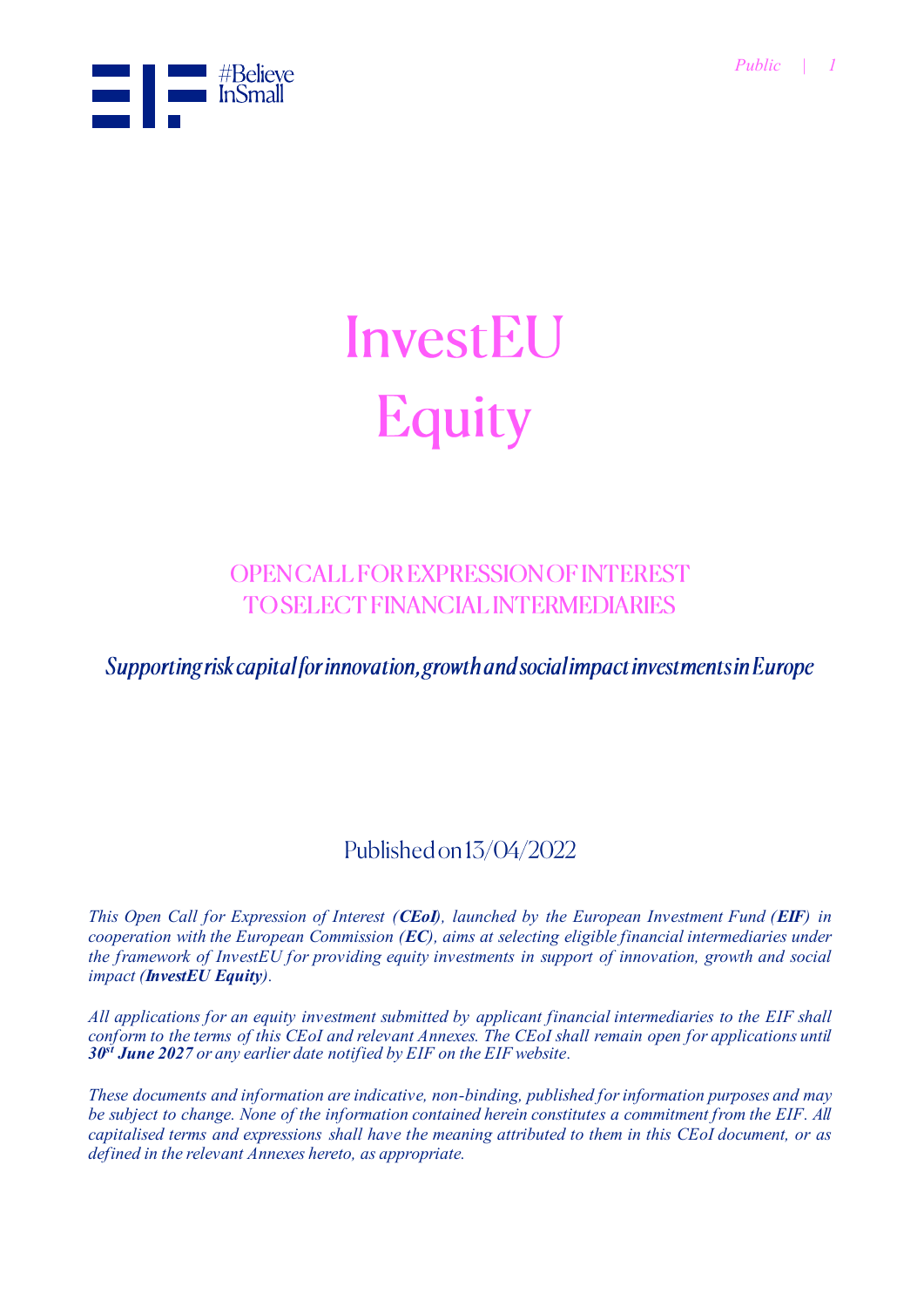# 1 InvestEU Equity

### What is InvestEUEquity about and who is it for?

On 24 March 2021, Regulation (EU) No 2021/523 of the European Parliament and of the Council, establishing the InvestEU Programme<sup>1</sup>, was adopted.

Pursuant to the legal agreement between the European Union (**EU**), the European Investment Bank (**EIB**) and the EIF dated 7 March 2022 (**InvestEU Agreement**), the EIF has been entrusted by the EU to implement part of the [InvestEU Programme](https://europa.eu/investeu/home_en) through various financial products, including equity products to improve access to finance for EU companies.

Sectorial programmes managed by the European Commission, including the Digital Europe Programme<sup>2</sup>, European Space Programme<sup>3</sup>, European Maritime Fisheries and Aquaculture Fund<sup>4</sup>, and the Creative Europe Media Programme<sup>5</sup>, have also contributed to InvestEU Equity as further set out in the section 2 below.

Under InvestEU Equity, the EIF will provide equity investments and co-investments to, or alongside, funds<sup>6</sup> in the areas of venture capital, private equity and private credit, that pursue generalist, specialised or mixed investment strategies.

Investments supported by InvestEU Equity aim to:

- a. address market gaps and suboptimal investment situations in the EU policy priority areas, **increase the availability of risk capital across all stages of company development,**
- b. prioritise investments supporting the **digital transition**, **climate action and environmental sustainability** as well as investments **increasing the European independence in strategic sectors**,
- c. contribute to post **COVID recovery** by diversifying the financing sources and strengthening the equity base of the European SMEs,
- d. accelerating **growth of European scale-ups** accompanying and supporting them in **accessing public markets**,
- e. increase the **gender balance** of the venture capital and private equity market operators and promote women entrepreneurship,
- f. catalyse the emergence and consolidation of **social enterprises** and **impact driven enterprises** in their efforts to scale up and create a conducive environment for risk capital in the **social impact investing** space.

Under InvestEU Equity, the EIF will make investments into or alongside financial intermediaries, broadly on the terms set out in the relevant **Annexes [II](https://www.eif.org/InvestEU/equity_products_calls/annex-ii-growth-innovation-socialimpact-termsheet.pdf)[, III](https://www.eif.org/InvestEU/equity_products_calls/annex-iii-escalar-addendum-termsheet.pdf)[, IV](https://www.eif.org/InvestEU/equity_products_calls/annex-iv-ipo-addendum-termsheet.pdf) an[d V](https://www.eif.org/InvestEU/equity_products_calls/annex-v-senior-private-credit-termsheet.pdf)** to the CEoI.

[EU Space Programme \(europa.eu\)](https://ec.europa.eu/defence-industry-space/eu-space-policy/eu-space-programme_en)

Public

<sup>1</sup> [InvestEU | InvestEU \(europa.eu\)](https://europa.eu/investeu/home_en)

[Digital Europe Programme | European Commission \(europa.eu\)](https://ec.europa.eu/info/funding-tenders/find-funding/eu-funding-programmes/digital-europe-programme_en)

[EMFAF \(europa.eu\)](https://ec.europa.eu/oceans-and-fisheries/funding/emfaf_en)

<sup>5</sup> [Creative Europe MEDIA strand | Culture and Creativity \(europa.eu\)](https://culture.ec.europa.eu/creative-europe/creative-europe-media-strand)

<sup>&</sup>lt;sup>6</sup> Including funds-of-funds, business angels, special purpose vehicles, (co)-investment funds or (co)-investment schemes, funds managed or advised by the EIF, in any form (including managed accounts and other types of contractual arrangements).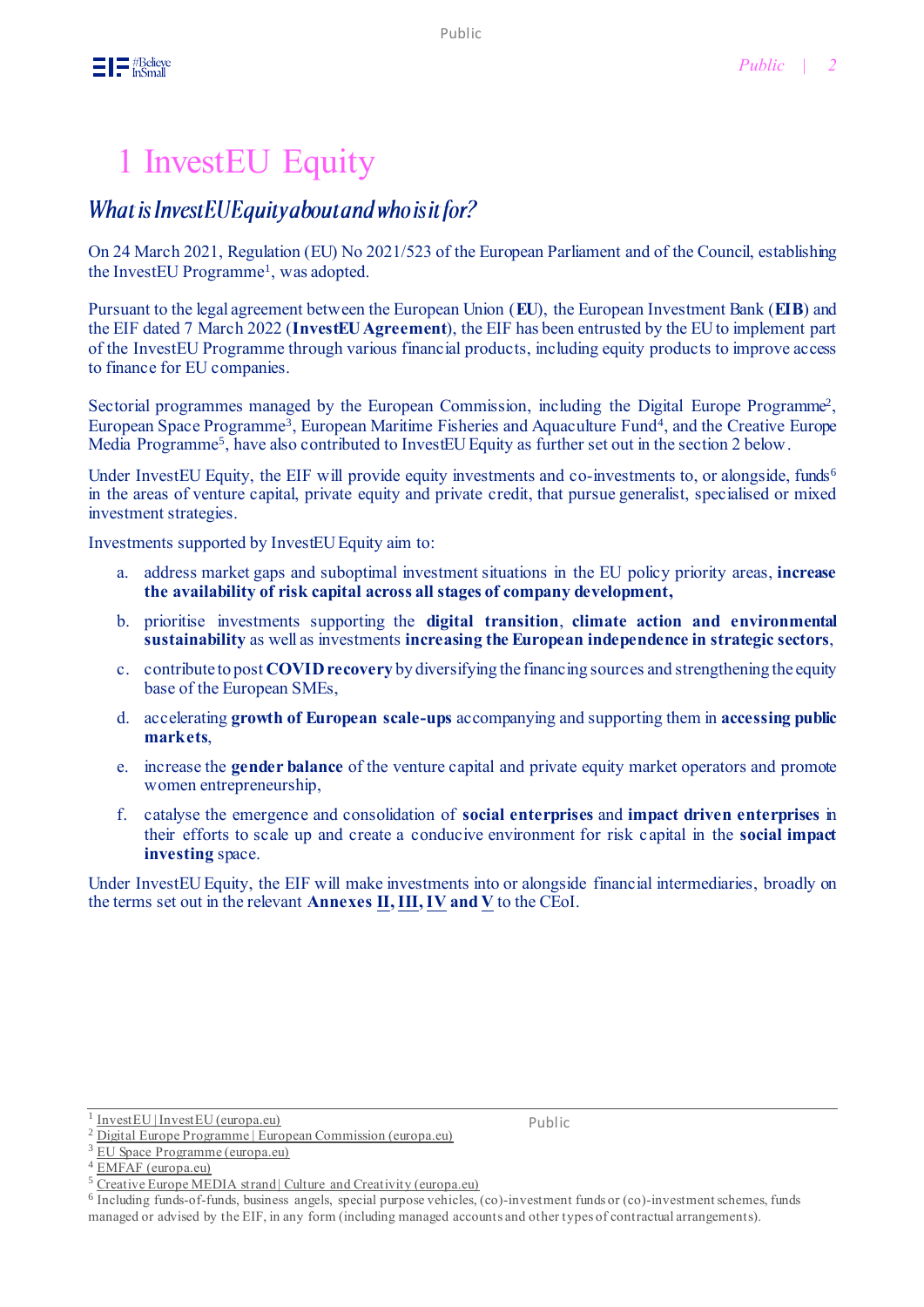# 2 Investment strategies supported

How does Invest EU Equity support innovation, social impact and growth?

Under InvestEU Equity, the EIF will make investments across a wide range of sectors, economic activities and technologies primarily addressing specific market gaps in research and innovation, scale-up, growth/expansion financing, social impact, within the following five **Thematic Strategies**:

- **1. Capital Markets Union** promotes the development of capital markets and diversification of financing sources across Europe<sup>7</sup>. The EIF will allocate investments into late stage venture and growth funds, and lower mid-market funds that provide equity and quasi-equity financing. In addition, the EIF will also support diversified and non-diversified debt funds that provide private credit in the form of bespoke senior financing, subordinated, unitranche and mezzanine in hybrid debt equity financing solutions.
- **2. Enabling Sectors** sustains the technological sovereignty of the EU by investing in deep tech, critical industries with a significant R&I base tackling unmet medical needs, securing semiconductor and/or hardware production and supply as part of the Chips Act<sup>8</sup>, strengthening the defence & security base of the EU, and accelerating and maturing the upstream and downstream space sector in partnership with the CASSINI initiative<sup>9</sup>, part of the European Space Programme.
- **3. Climate and Environmental Solutions** fosters the development of environmental technologies and climate change solutions that contribute towards achieving the goals of the EU Green Deal<sup>10</sup> and the Paris Agreement<sup>11</sup>. In addition, dedicated focus will be directed towards investments in the Blue Economy in partnership with the EMFAF<sup>12</sup> and BlueInvest<sup>13</sup>.
- **4. Digital and Cultural & Creative Sectors** contributes to strengthening the EU's digital independence and strategic autonomy with investments focusing on data, communication technologies, services and products that facilitate digital transition. Particular focus will go towards digital technologies central to the Digital Europe Programme<sup>14</sup> (such as artificial intelligence, blockchain, quantum technologies). The EIF will also support cultural and creative sectors, including audio-visual production and distribution in collaboration with Creative Europe MEDIA Programme<sup>15</sup> (MediaInvest).
- **5. Social Impact** targets social and impact driven enterprises and creates a conducive environment for risk capital investments in the social impact investing space, including in the field of skills, education and training.

Under each of these Thematic Strategies a number of verticals have been identified as **Target Areas**. **Prospective financial intermediaries applying under this CEoI will be required to address in their investment strategies one or more of the following Target Areas**, defined in detail in th[e Annex II](https://www.eif.org/InvestEU/equity_products_calls/annex-ii-growth-innovation-socialimpact-termsheet.pdf) to this CEoI.

What [is the capital markets union? | European Commission \(europa.eu\)](https://ec.europa.eu/info/business-economy-euro/growth-and-investment/capital-markets-union/what-capital-markets-union_en) Public

<sup>8</sup> [European Chips Act: Communication, Regulation, Joint Undertaking and Recommendation | Shaping Europe's digital future](https://digital-strategy.ec.europa.eu/en/library/european-chips-act-communication-regulation-joint-undertaking-and-recommendation)  [\(europa.eu\)](https://digital-strategy.ec.europa.eu/en/library/european-chips-act-communication-regulation-joint-undertaking-and-recommendation)

<sup>&</sup>lt;sup>9</sup> [https://ec.europa.eu/defence-industry-space/eu-space-policy/space-research-and-innovation/cassini-space-entrepreneurship](https://ec.europa.eu/defence-industry-space/eu-space-policy/space-research-and-innovation/cassini-space-entrepreneurship-initiative_en)initiative en

<sup>&</sup>lt;sup>10</sup> [https://ec.europa.eu/info/strategy/priorities-2019-2024/european-green-deal/delivering-european-green-deal\\_en](https://ec.europa.eu/info/strategy/priorities-2019-2024/european-green-deal/delivering-european-green-deal_en)

<sup>11</sup> [The Paris Agreement | UNFCCC](https://unfccc.int/process-and-meetings/the-paris-agreement/the-paris-agreement)

<sup>&</sup>lt;sup>12</sup> European Maritime Fisheries and Aquaculture Fund

<sup>&</sup>lt;sup>13</sup> [Maritime Forum \(europa.eu\)](https://webgate.ec.europa.eu/maritimeforum/en/frontpage/1451)

<sup>14</sup> [Digital Programme | Shaping Europe's digital future \(europa.eu\)](https://digital-strategy.ec.europa.eu/en/activities/digital-programme)

<sup>&</sup>lt;sup>15</sup> [Creative Europe MEDIA | Shaping Europe's digital future \(europa.eu\)](https://digital-strategy.ec.europa.eu/en/policies/creative-europe-media)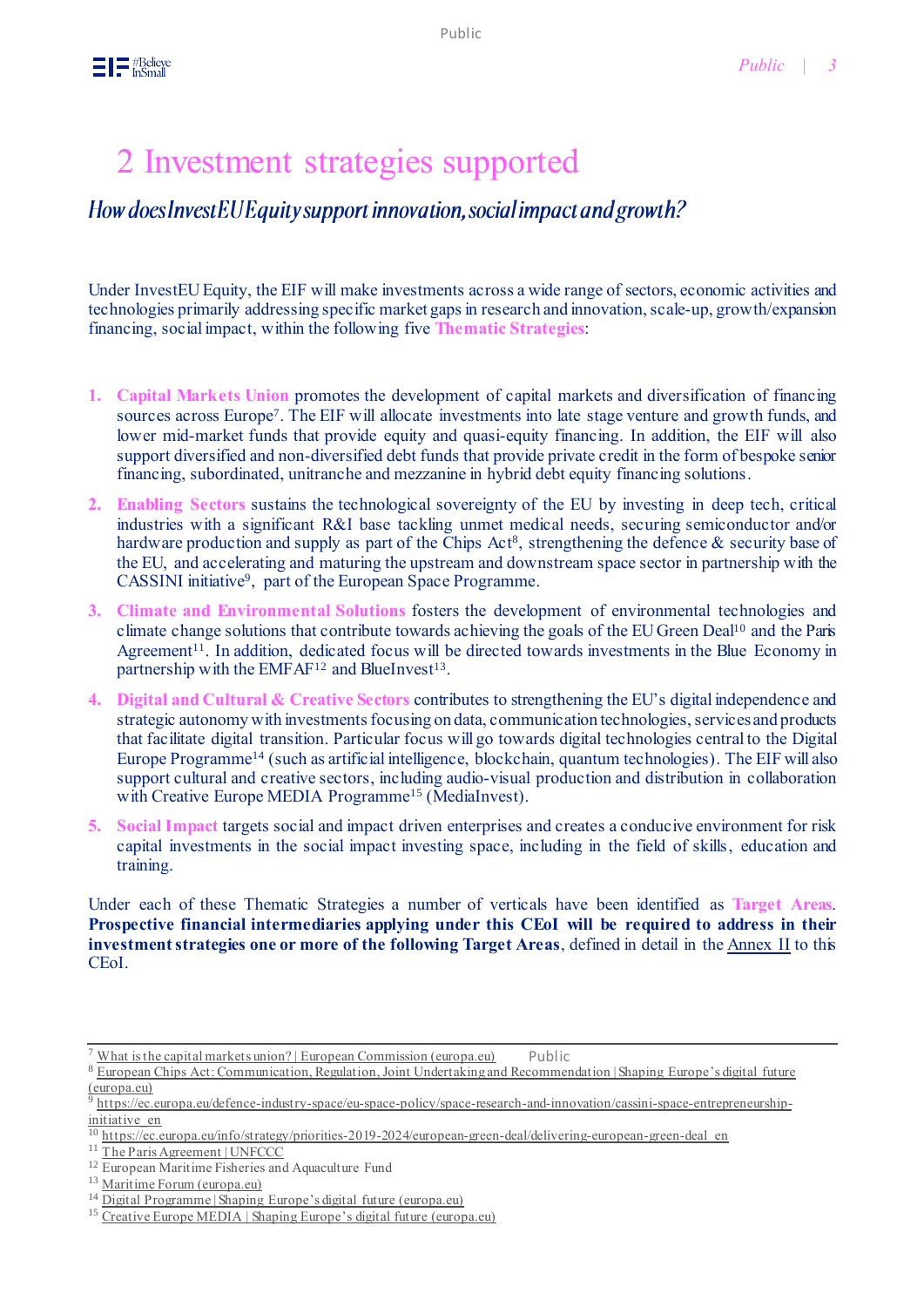

## **InvestEU Equity**

Investing in private equity, venture capital, debt funds to back start ups, scale-ups, social organisations and projects through five Thematic Strategies



In addition to the applicant's focus on the Target Areas, financial intermediaries are requested to consider the following other policy priorities ("**Horizontal Priorities"**) in the context of their application, as relevant in the context of their investment strategies and set-up:

- the willingness and ability of the prospective financial intermediary to adhere to **Gender Criteria** which support the Commission's Gender Smart Initiative,
- the extent to which the prospective financial intermediary investment strategy covers Member States classified according to the *European Innovation Scoreboard 2021* as **Modest and emerging innovator countries** *<sup>16</sup> ,*
- the extent to which the prospective financial intermediaries' investment strategy supports the listing of European SMEs and Mid-caps on EU trading venues in line with the **InvestEU IPO Initiative**, as described in the Addendum [IPO Initiative.](https://www.eif.org/InvestEU/equity_products_calls/annex-iv-ipo-addendum-termsheet.pdf)
- the extent to which the prospective financial intermediary's investment strategy targets **Technology Transfer**, or
- whether the prospective financial intermediary is managed by **Business Angels** or pursues strategies that aim to systematically co-invest with business angels,

in each case as further described in the Annex  $II$ ,  $IV$  and  $V$  to this CEoI.

The degree to which the financial intermediary's strategy contributes to one or more of the Horizontal Priorities and addresses the Target Areas, set out above where relevant, will determine the policy fit of the applicant, as further set out in section 9 of this CEoI.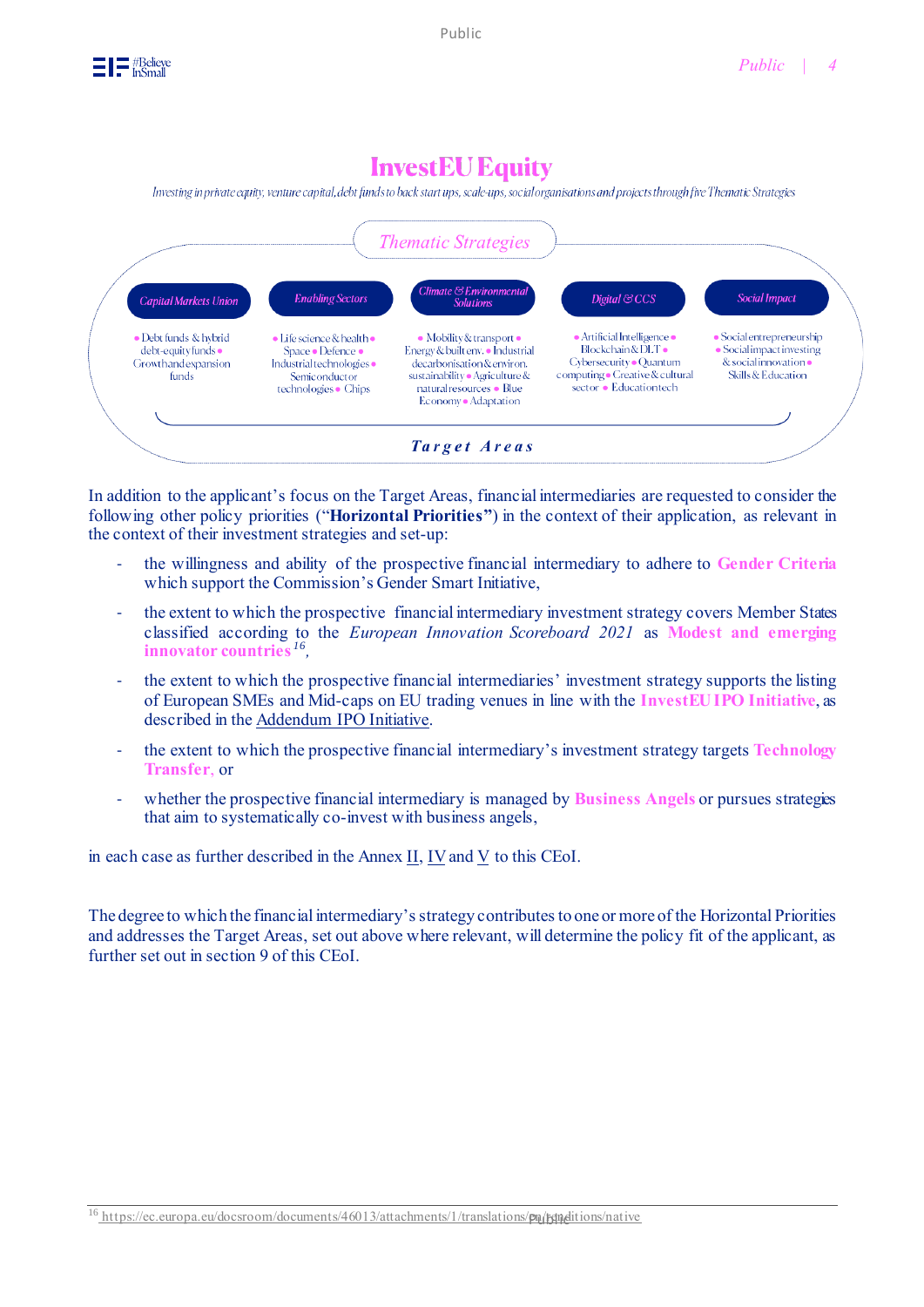# 3 The forms of InvestEU Equity investment

### How does Invest EU Equity invest in financial intermediaries?

The EIF will implement the InvestEU Equity according to an intermediated model, entailing investments in or alongside selected financial intermediaries and providing equity investments either:

- a. Directly into a fund or a co-investment vehicle (alongside the fund) **always ranking** *pari-passu* (likerisk-like-reward) with other investors investing in the same risk class, *as further detailed in th[e Annex](https://www.eif.org/InvestEU/equity_products_calls/annex-ii-growth-innovation-socialimpact-termsheet.pdf)  [II](https://www.eif.org/InvestEU/equity_products_calls/annex-ii-growth-innovation-socialimpact-termsheet.pdf)*, or
- b. In the asymmetric form of a share class or fund unit of the fund (or its side fund) **benefitting from certain additional protections** (via ESCALAR) that reduces bothEIF's investment risk and the EIF's expected return, compared to other (riskier) share classes or fund units in the fund while **providing higher upside return** for such other share classes. Such investments can be made to funds supporting scale-ups *asfurther detailed i[n Addendum](https://www.eif.org/InvestEU/equity_products_calls/annex-iii-escalar-addendum-termsheet.pdf) to Annex II.*

# 4 Eligible financial intermediaries

### Who is InvestEUEquity for?

This CEoI is addressed and restricted to interested parties, including but not limited to, private equity, venture capital funds, fund-of-funds, cross-over funds<sup>17</sup>, (co-)investment schemes, special purpose vehicles in any form that undertake long term risk capital investments in the form of equity, preferred equity, hybrid debtequity instruments, tailor-made debt financing, other type of mezzanine financing, Payment-by-Results investment schemes and/or social impact bonds investment schemes, excluding entities targeting buy-out (or replacement capital) intended for asset stripping. Such parties may qualify to become financial intermediaries as further specified in the Annex II to V to the CEoI.

In order to be considered for InvestEU Equity selection, all financial intermediaries, including the managers thereof, shall:

- a) represent that **they are not in any of the Exclusion Situations**, as further described in the relevant Annexes;
- b) **comply with relevant international and EU standards and legislation**, as applicable, on the prevention of money laundering, the fight against terrorism, tax fraud, tax evasion and artificial arrangements aiming at tax avoidance and shall not perform any illegal activities, and
- c) **not be established in a Non-Compliant Jurisdiction** unless the operation is physically implemented in the relevant Non-Compliant Jurisdiction and does not present any indication that it supports actions that contribute to Targeted Activities under the EIB Group NCJ Policy<sup>18</sup>.
- d) not be subject to Restrictive Measures as defined in the relevant Annexes.

<sup>&</sup>lt;sup>17</sup> For the purpose of this document, cross-over funds are to be understood as funds that invest in pre-IPO, at IPO and post-IPO. <sup>18</sup> Targeted Activities under the EIB Group NCJ Policy, which means (i) criminal activities such as money laundering, financing of terrorism, tax crimes (i.e. tax fraud and tax evasion) and (ii) tax avoidance practices (i.e. wholly artificial arrangements aimed at tax avoidance).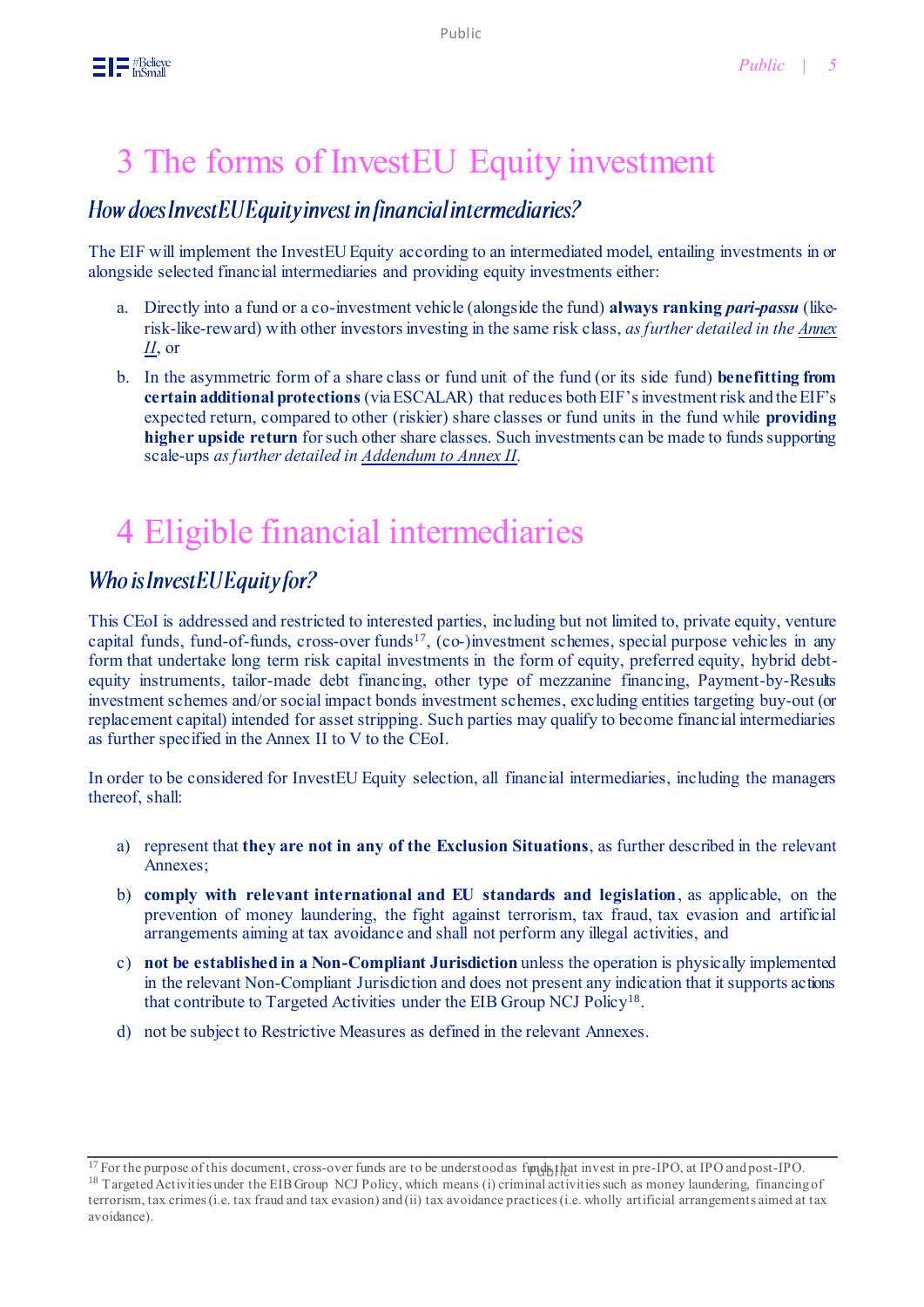# 5 Compliance and integrity principles

### Policies and guidelines to consider when submitting an application for InvestEU Equity

The EIB Group Anti-Fraud Policy*<sup>19</sup>*, the EIB Group Policy towards Weakly Regulated, Non-transparent and Non-cooperative Jurisdictions and Tax Good Governance*<sup>20</sup>* (EIB Group NCJ Policy), the EIB Group Anti-Money Laundering and Combating Financing of Terrorism Policy*<sup>21</sup>* (EIB Group AML-CFT Policy), the EIF Transparency Policy*<sup>22</sup>*, the Guidelines on EIF Restricted Sectors*<sup>23</sup>* , the EIF Environmental, Social and Corporate Governance (ESG) Principles*<sup>24</sup>* and the EIB Group Whistleblowing Policy*<sup>25</sup>*, shall apply to the investments made in the context of InvestEU.

The EIB Group is committed to continue maintaining a stringent policy against tax fraud, tax evasion, tax avoidance as well as money laundering and terrorism financing.

All EIF Operations are assessed in line with the standards of the due diligence process promoted by the EIB Group AML-CFT Policy and the EIB Group NCJ Policy. Operations with NCJ links are subject to enhanced due diligence to determine whether:

- (i) the levels of transparency and integrity of the relevant operation are satisfactory to the EIB Group (in particular the contracting counterparty/ies and their beneficial owners must be clearly identified),
- (ii) the contracting counterparty/ies can provide plausible justifications for the NCJ location link, or
- (iii) there is a risk that the operation is (or may be) misused for Targeted Activities under the EIB Group NCJ Policy<sup>26</sup>.

The enhanced due diligence may consider, on a risk-sensitive basis and as applicable, relevant elements of the Anti-Tax Avoidance Toolbox in Appendix 1 to the EIB Group NCJ Policy.

All applicants are therefore hereby notified that in the course of the EIF tax integrity due diligence process, information on contracting counterparty's full ownership diagram, including all direct/indirect 10% (or more) Ultimate Beneficial Owners (or deemed controlling), may be requested and that additional questions may arise as part of this process.

For more information, please refer to the FAQ on the EIB Group NCJ Policy<sup>27</sup>.

# 6 Application process

### What and how to submit your Expression of Interest for an InvestEU Equity investment?

Interested applicants shall submit **before 30 June 2027** a formal Expression of Interest via the EIF InvestEU Equity webpage<sup>28</sup>. The deadline applies to the reception of the application by the EIF. For the avoidance of doubt, the EIF does not accept paper applications.

<sup>21</sup> <https://www.eib.org/en/publications/eib-group-anti-money-laundering-and-combatting-the-financing-of-terrorism-policy>

<sup>26</sup> Ibid footnote 18

<sup>19</sup> <https://www.eib.org/en/publications/anti-fraud-policy>

Public

<sup>20</sup> <https://www.eib.org/en/publications/eib-policy-towards-weakly-regulated-non-transparent-and-uncooperative-jurisdictions>

 $^{22}$  https://www.eif.org/news\_centre/publications/EIF\_Transparency\_policy

<sup>&</sup>lt;sup>23</sup> [https://www.eif.org/attachments/publications/about/2010\\_Guidelines\\_on\\_restricted\\_sectors.pdf](https://www.eif.org/attachments/publications/about/2010_Guidelines_on_restricted_sectors.pdf)

<sup>24</sup> https://www.eif.org/news\_centre/publications/esg-principles.htm

<sup>25</sup> <https://www.eib.org/en/publications/eib-group-whistleblowing-policy>

 $^{27}\,$ <https://www.eib.org/en/about/compliance/tax-good-governance/faq>

<sup>&</sup>lt;sup>28</sup> [https://www.eif.org/InvestEU/equity\\_products\\_calls/index.htm](https://www.eif.org/InvestEU/equity_products_calls/index.htm)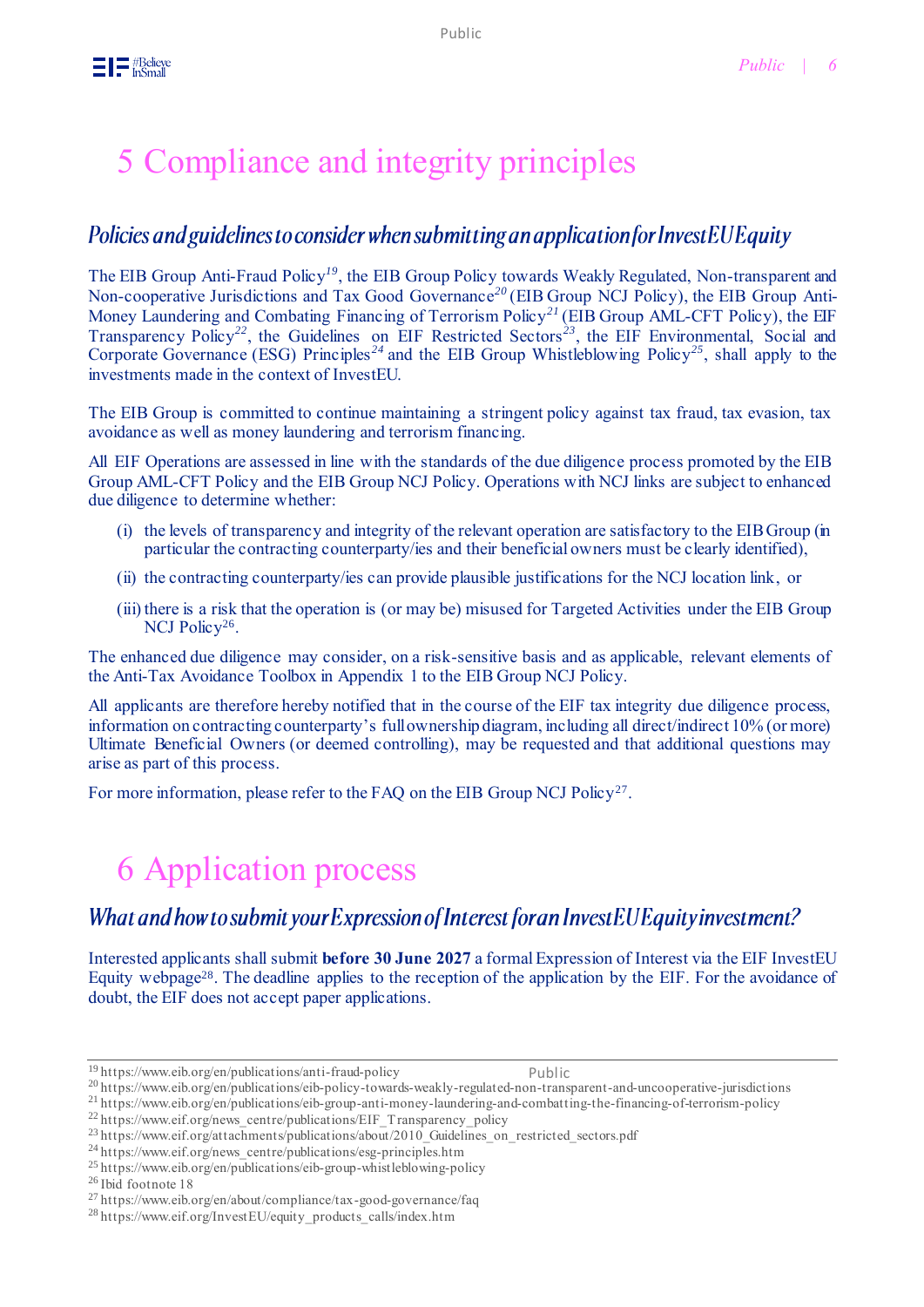The Expression of Interest shall be submitted to the EIF in the form of Annex I to the CEoI published in the call documentation. The selection of financial intermediaries will be made by the EIF based on its internal procedures for investments into or alongside funds, and also according to certain selection criteria described further down in *section 9 Assessment Criteria.*

An acknowledgement of receipt shall be sent to the relevant applicant by the EIF, which shall confirm that the Expression of Interest was received. Such acknowledgement of receipt shall not be construed as a declaration of completeness of the Expression of Interest and the documents submitted therewith, nor any kind of assessment or acceptance of the same.

The expressions of interest submitted via *[InvestEU Equity webpage](https://www.eif.org/InvestEU/equity_products_calls/index.htm)* shall:

- 1. contain the **[Annex I Expression of Interest](https://www.eif.org/InvestEU/equity_products_calls/annex-i-fi-application-eoi.doc)** duly dated and signed,
- 2. include the **minimum information required** and any additional documentation (e.g. private placement memorandum, slide deck) – as described further below*,*
- 3. be prepared in English.

To the extent not already held by the EIF investment teams prior to submission of [Annex I,](https://www.eif.org/InvestEU/equity_products_calls/annex-i-fi-application-eoi.doc) the applicant financial intermediary shall make available to the EIF the relevant documents<sup>29</sup>, covering the points listed below, which are considered the **minimum information required** for the selection process:

|  | <b>Management</b> team<br><b>Composition of the investment committee</b> | ٠                        | <b>Geographical scope</b><br><b>Fund size</b> |
|--|--------------------------------------------------------------------------|--------------------------|-----------------------------------------------|
|  | of the fund/Senior investment team                                       |                          | - Legal/governance structure                  |
|  | - Investment and exit strategy                                           | $\sim$                   | <b>Proposed terms</b>                         |
|  | <b>Track record</b>                                                      |                          | <b>Expected returns</b>                       |
|  | <b>Target market</b>                                                     |                          | Other investor(s)                             |
|  | <b>Deal flow</b>                                                         |                          | <b>Timing of fund raising</b>                 |
|  | <b>Target sectors (incl. Targeted Areas and</b>                          | $\overline{\phantom{a}}$ | <b>Exit strategy</b>                          |
|  | <b>Horizontal Priorities)</b>                                            |                          |                                               |

The EIF reserves the right at any time to request clarifications or the submission of additional or supplementary information in respect of an application, verify with any applicant or with a third party any information set out in any submission.

The EIF shall analyse and may provide answer in a form of direct response to the applicants and/or by publishing the resulting answers in the form of **Frequently Asked Questions (FAQ)** in th[e InvestEU Equity](https://www.eif.org/InvestEU/equity_products_calls/index.htm)  [webpage.](https://www.eif.org/InvestEU/equity_products_calls/index.htm) The EIF reserves the right to update the FAQ document from time to time as and when it regards appropriate.

The EIF reserves the right, at any time to:

- make changes to the CEoI, the selection process or associated terms, dates and deadlines,
- replace the CEoI with another call for expression of interest,
- cancel the CEoI in its entirety.

The applicants may withdraw their expression of interest at any stage of the selection process and may send questions regarding the CEoI to the address provided in the **Acknowledgement of Receipt email (AoR)** received upon submission of the application.

<sup>&</sup>lt;sup>29</sup> Information may be covered by a PPM (private placement memorandum, slide  $d$ eck, etc).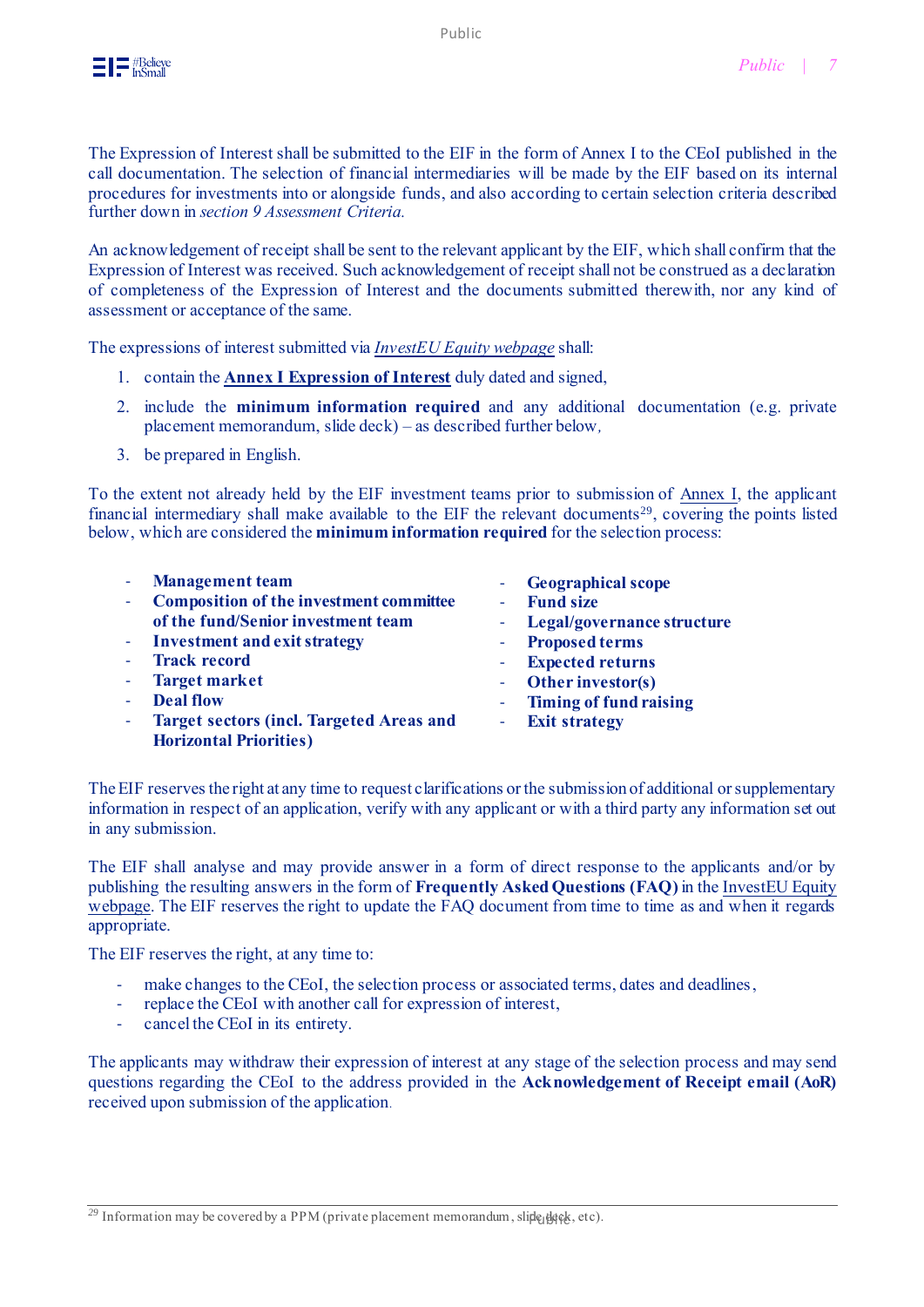The EIB Group (comprised of the EIB and EIF) – being the main InvestEU implementing partner –will manage 75% of the EU budgetary guarantee under the InvestEU Programme and the same share of the advisory budget under the InvestEU Advisory Hub.

In addition to the EIB and EIF, other international financial institutions active in Europe and national promotional banks and institutions are also implementing InvestEU (25% in total) to support investment schemes and projects in dedicated regions/countries (such entities "Other Implementing Partners"). The list of Other Implementing Partners can be consulted at the following *[link](https://europa.eu/investeu/investeu-fund/investeu-implementing-partners_en)*<sup>30</sup>.

When applying under this CEoI, the prospective financial intermediaries shall indicate in their Expression of Interest [\(Annex I](https://www.eif.org/InvestEU/equity_products_calls/annex-i-fi-application-eoi.doc) to the CEoI) whether they have solicited or intend to solicit investments by one or more Other Implementing Partners.

Prospective financial intermediaries that intend to seek Invest EU support from Other Implementing Partners must contact them directly and inform such Other Implementing Partners about their application to EIF.

Under this CEoI EIF does not make any assessment on behalf of Other Implementing Partners. The documentation that is submitted by prospective financial intermediaries under this CEoI is assessed by EIF solely in the context of EIF's potential investment and is not transferred to Other Implementing Partners.

# 8 Selection process

### What are the steps and considerations of the EIF selection process?

The applicant financial intermediaries will be selected with due consideration to the general principles of transparency, equal treatment and non-discrimination while avoiding conflict of interests, in compliance with EIF's policies, rules, procedures and statutes, and in conformity with best business and market practices.

The EIF shall assess applications on a continuous basis over the implementation period and on a first-come first-serve basis, using professional analysis and judgment, taking into account the terms set out in the relevant Term Sheet of the CEoI, and following the general steps below:

- 1. screening (pre-selection),
- 2. due diligence, subject to section 10 below,
- 3. assessment and approval in accordance with InvestEU governance, the EIF's internal assessment and decision making rules,
- 4. legal negotiations, and
- 5. signature.

The selection process includes a) an **EIF commercial assessment** (as set out in Section 9.2), and b) a **policy fit** of the applicant (as set out in Section 9.1) of this CEoI.

Any personal data provided by the applicants shall be processed by the EIF in compliance with its Data Protection Statement (EIF statement on the processing operations of applicants and investment funds' personal data, as published on the EIF's website) and Regulation (EU) 2018/1725 on the protection of natural persons with regard to the processing of personal data by the Union institutions, bodies, offices and agencies and on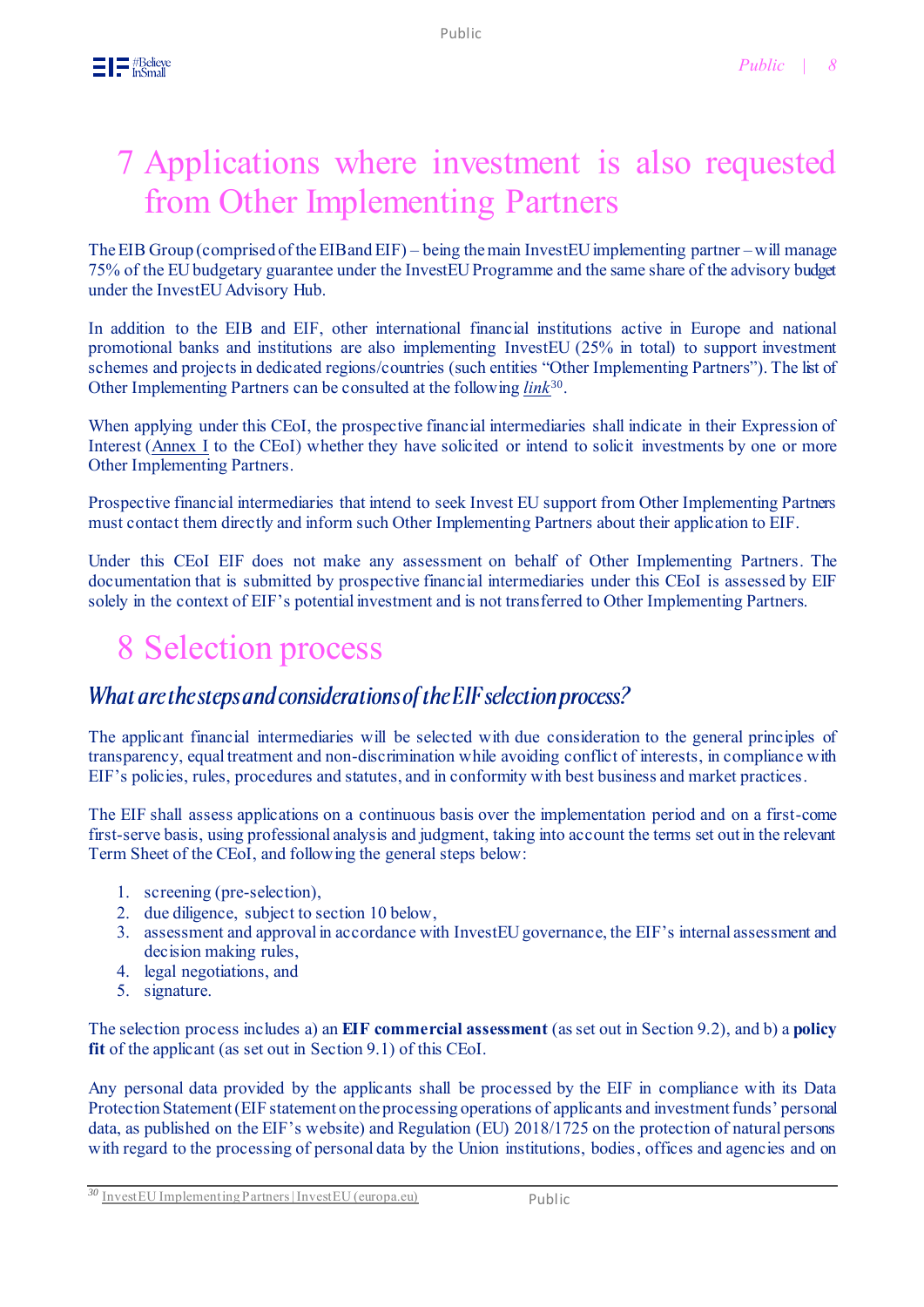the free movement of such data, as amended from time to time. For further information visit *[Data Protection](http://www.eif.org/attachments/eif_data_protection_statement_financial_intermediaries_due_diligence_en.pdf)  [Statement](http://www.eif.org/attachments/eif_data_protection_statement_financial_intermediaries_due_diligence_en.pdf)*<sup>31</sup> *.*

In any phase of the selection process, the EIF reserves full discretion over the selection process and no applicant may have any claim or other right or may expect to be ultimately selected. The start of a due diligence process or the negotiation of terms and conditions does not entail any obligation for EIF to enter into an agreement with the relevant applicant. The selection of an applicant will depend, inter alia, on the budget available for the InvestEU Equity and other considerations made by EIF such as, without limitation, outcome of the due diligence and result of negotiations with the applicant.

# 9 Assessment criteria

### Policy and commercial assessment criteria applicable to InvestEU Equity applications

When submitting the proposal in response to the InvestEU Equity CEoI, applicants are asked to provide an outline of their investment proposal. Financial intermediaries' applications will be assessed on the basis of a *policy fit assessment and a commercial assessment*. The sections 9.1 and 9.2 below list the criteria that will be taken into consideration during the evaluation of the application by the EIF.

The *commercial assessment* and the *policy fit assessment* criteria set out in this section 9 are assessed at the discretion of EIF, which means that the pre-selection process does not give specific weight to any one of these criteria.

Based on the *policy fit assessment* EIF may assess an application as "High", "Medium" or "Low". Applications assessed as "Low" are not to be considered further under this CEoI. In such case, the investment proposal may be supported by EIF under other available mandates or investment framework, at EIF's discretion, as communicated by EIF to an applicant or it may be rejected. Applications assessed at least "Medium" will be considered for selection, subject to the outcome of the commercial assessment.

Based on *a commercial assessment,* at any stage of the selection process, the EIF will determine whether the investment proposal is investable or not by the EIF. In case the application is assessed as non-investable, the application is rejected and is not further considered by the EIF.

In any phase of the selection process until and prior to entering into a fund agreement with an applicant, the EIF reserves full discretion as to whether to consider or not consider an applicant, and no applicant shall have any claim or other right or may expect to be ultimately selected as a financial intermediary. Any negotiation of terms and conditions of the fund agreement by no means entail any obligation for the EIF to enter into such fund agreement with the relevant applicant.

At any stage of process, the EIF may communicate, via e-mail, to the relevant applicant whether their Expression of Interest has been taken forward, put on a reserve list or rejected.

Those applicants, whose Expression of Interest is rejected at any stage of the selection process, shall have the right to submit a written complaint by e-mail to complaints  $(\partial e^{i\phi})$ . within thirty (30) days of receipt of the rejection notice. Any complaints will be dealt within the framework of and in accordance with the EIB Group complaints Mechanism Policy<sup>32</sup>.

<sup>&</sup>lt;sup>31</sup> http://www.eif.org/attachments/eif\_data\_protection\_statement\_financial\_intprpediaries\_due\_diligence\_en.pdf

*<sup>32</sup>* [EIB Group Complaints Mechanism Policy](https://www.eib.org/en/publications/complaints-mechanism-policy)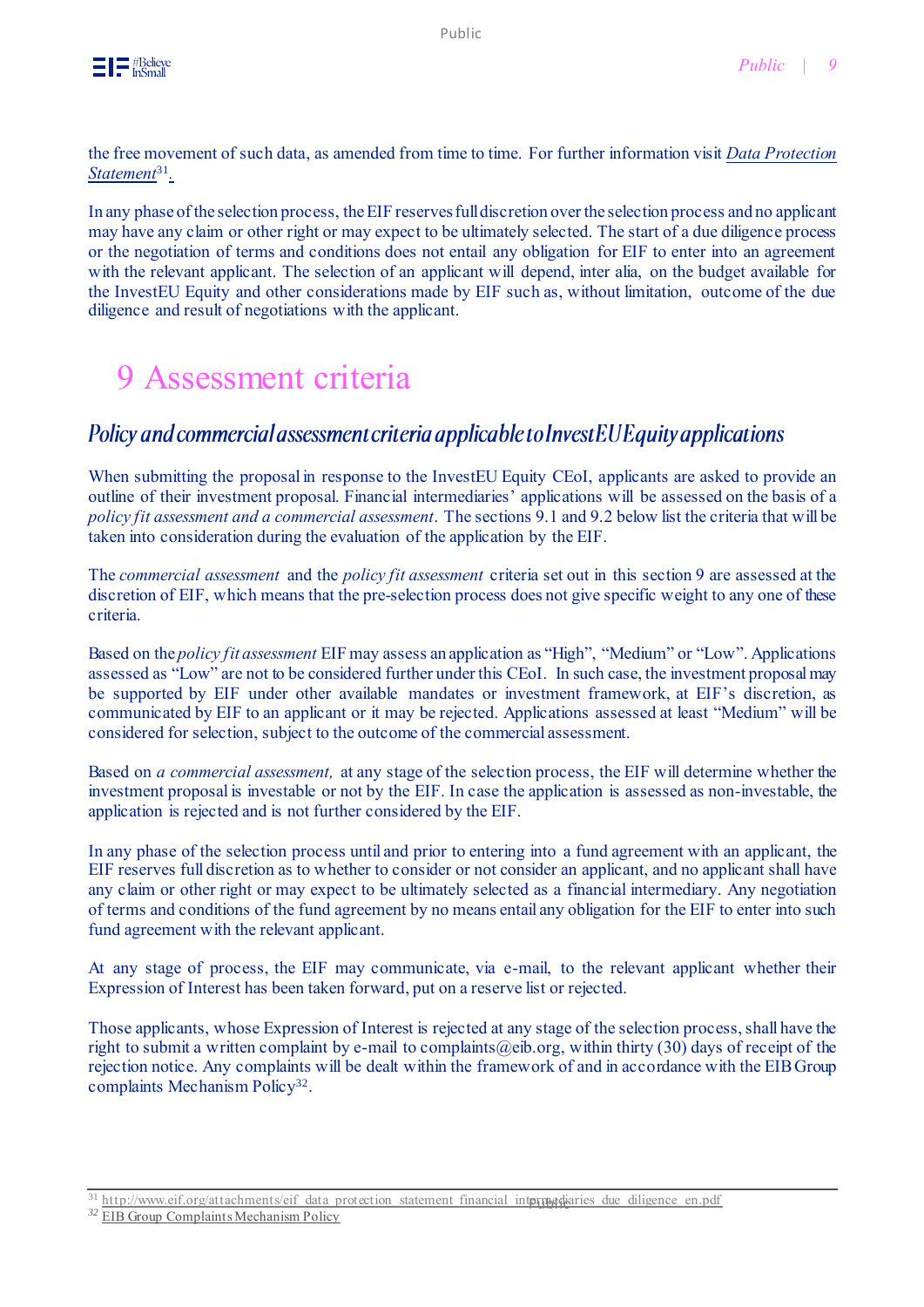

#### *9.1 Policy fit*

*The EIF will take into consideration the following points when examining the policy fit of the proposal:*

- a) the extent to which proposed investment strategy covers final recipients **established and operating in an EU Member State or in an OCT<sup>33</sup> ,**
- b) the extent to which proposed investment strategy covers **Primary Investments and Eligible Secondary Investments,**
- c) the relevance of the proposed investment strategy and the extent of coverage of one or more of **Target Areas** as described in this CEoI by the proposed investment strategy,
- d) the relevance and the extent to which the application addresses one or more of the **Horizontal Priorities**,
- e) the extent to which the investment proposal addresses **unmet or underserved needs in the targeted markets or uses alternative investment mechanisms or channels** addressing such market needs, including but not limited to by exploiting **partnerships and systemic collaboration** in the Target Areas covered by the proposed investment strategy,
- f) the extent of participation of **other investors** in the fund or alongside the fund (in the context of coinvestment funds or schemes), in particular of Benchmark Investors, as defined in the relevant termsheets.

#### *9.2 Commercial assessment*

The EIF's commercial assessment of the application may consider, inter alia, the following criteria:

#### **Management Team**

- a) Relevant experience;
- b) Composition of the team, track record, balance of skills and stability;
- c) Composition of the investment committee of the fund;
- d) Ability to provide relevant added value;
- e) Ability to provide adequate commitment for the life of the fund;
- f) Decision making and governance;
- g) Screening of management team members in accordance with standard market practice and with specific attention to issue related to corrupt, fraudulent, coercive or collusive practices or criminal convictions concerning their professional conduct;
- h) Disclosure of fund manager's key people and ultimate beneficial owners and their respective tax domiciles as per the European AML regulation and the EIB Group AML-CFT Framework and Policy towards weakly regulated, non-transparent and non-cooperative jurisdictions and tax good governance;
- i) Details of the planned carried interest split among the team members of the fund;
- j) Details of the history of the applicant and its previous/existing business activities, particularly describing any activity having potential of conflicts of interest in relation to the fund;
- k) Description of appropriate measures to avoid conflicts of interests and align the interests of the fund, its managers and its investors, such measures to be in line with market practices;
- l) Description of potential conflicts of interest between fund manager and any entity to which the fund manager has outsourced or will outsource any services (including, for the avoidance of doubt, evaluation of investments).

 $^{\rm 33}$  means an overseas country or territory linked to a Member State as set out in pAnnex II to the Treaty on the Functioning of the European Union. [Overseas Countries and Territories | International Partnerships \(europa.eu\)](https://ec.europa.eu/international-partnerships/where-we-work/overseas-countries-and-territories_en)*.*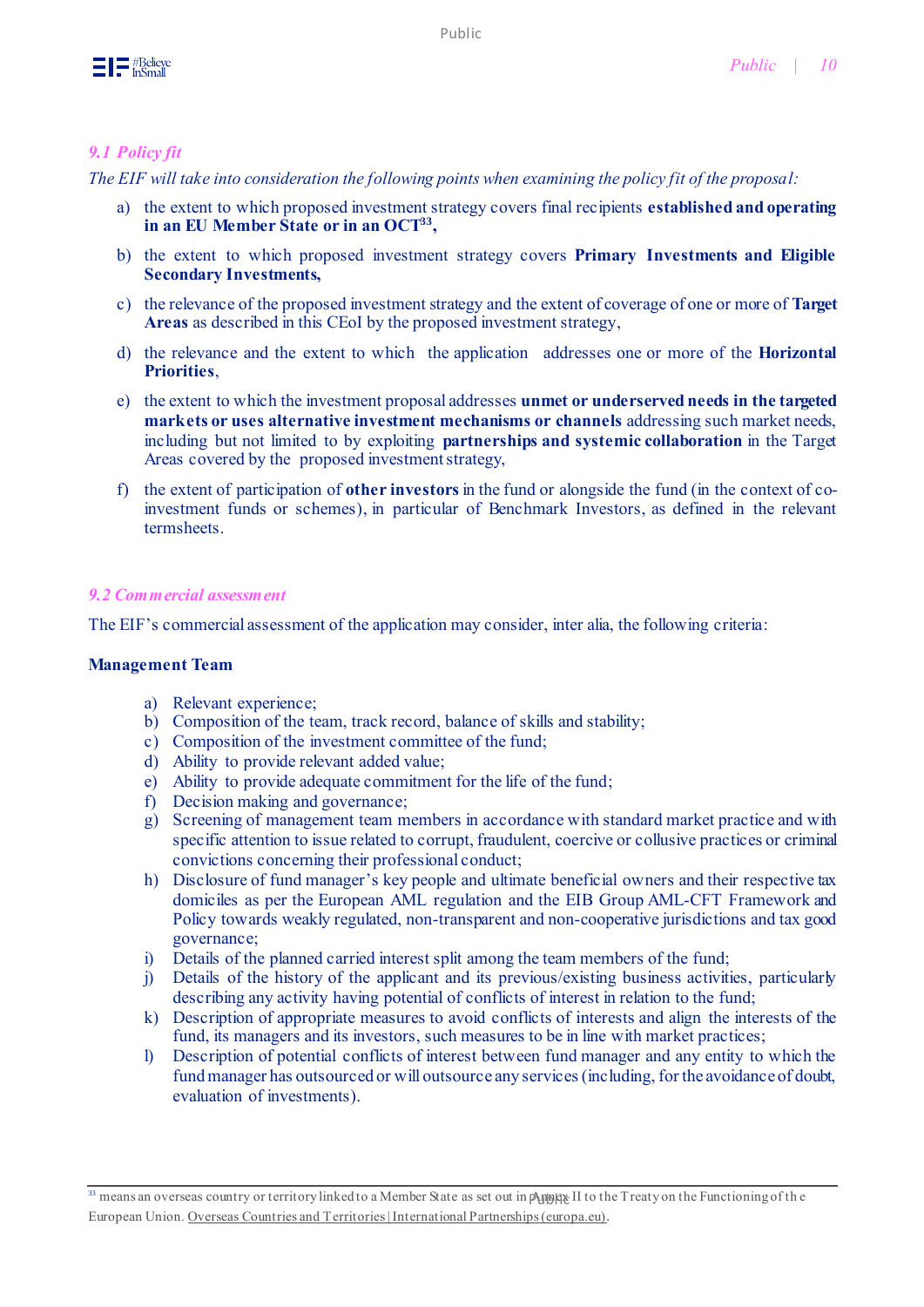

#### **Market**

- a) Targeted market segment(s) and market needs;
- b) Feasibility of origination, and strategy given track record;
- c) Competitors in targeted market segment(s), including other sources of financing;
- d) Differentiation vis-à-vis competitors and unique selling proposition.

#### **Deal Flow**

- a) Track record of access to deals;
- b) Volume of deal flow;
- c) Quality of deals and relevance of deal flow to strategy;
- d) Sources of deal flow;
- e) Credibility of plans to develop deal flow.

#### **Investment Strategy**

- a) Fund stage, sector and geographical focus;
- b) Number of targeted investments and portfolio / capital allocation model;
- c) Appropriateness of the investment strategy to the market, including the average holding period;
- d) Risk management methodology;
- e) Identification of suitable and achievable exit routes for targeted investments.

#### **Fund size**

- a) Fund size (minimum, target and maximum);
- b) Balance between fund size, strategy and expected deal flow;
- c) Adequacy of provision for follow on investments.

#### **Proposed terms**

- a) Main economic terms, including all management or similar fees, establishment costs, hurdle rate/preferred return, carried interest, catch-up, policy on any monitoring, transaction and similar fees and respective offset with the management fee;
- b) Operational budget of the fund;
- c) Indicative investment from the fund management company and/or the management team into the fund;
- d) Indicative capital commitments from other investors at the level of the fund;
- e) Legal and tax structure.

#### **Expected returns<sup>34</sup>**

a) Evidence that the fund is to be run on a commercial basis and that it can be expected to be financially viable.

#### **Investor base**

- a) Pari-passu ranking (i.e. like risk, like reward) or asymmetric ranking (i.e. share class or fund unit of the fund benefitting from certain additional protections that reduce investment risk) of market-oriented  $investors<sup>35</sup>$ :
- b) Evidence of support from other investors;
- c) Co-investment strategy and rationale;

<sup>&</sup>lt;sup>34</sup> It is being understood that social impact funds are not run with a sole objective of finan pall superalized by the also focus on delivering social impact

and achievement of their social mission. *<sup>35</sup>* Market oriented investors mean investors operating in circumstances corresponding to the market economy investor principles, irrespective of the legal nature and ownership structure of these investors, being so-called normal economic operators in market economies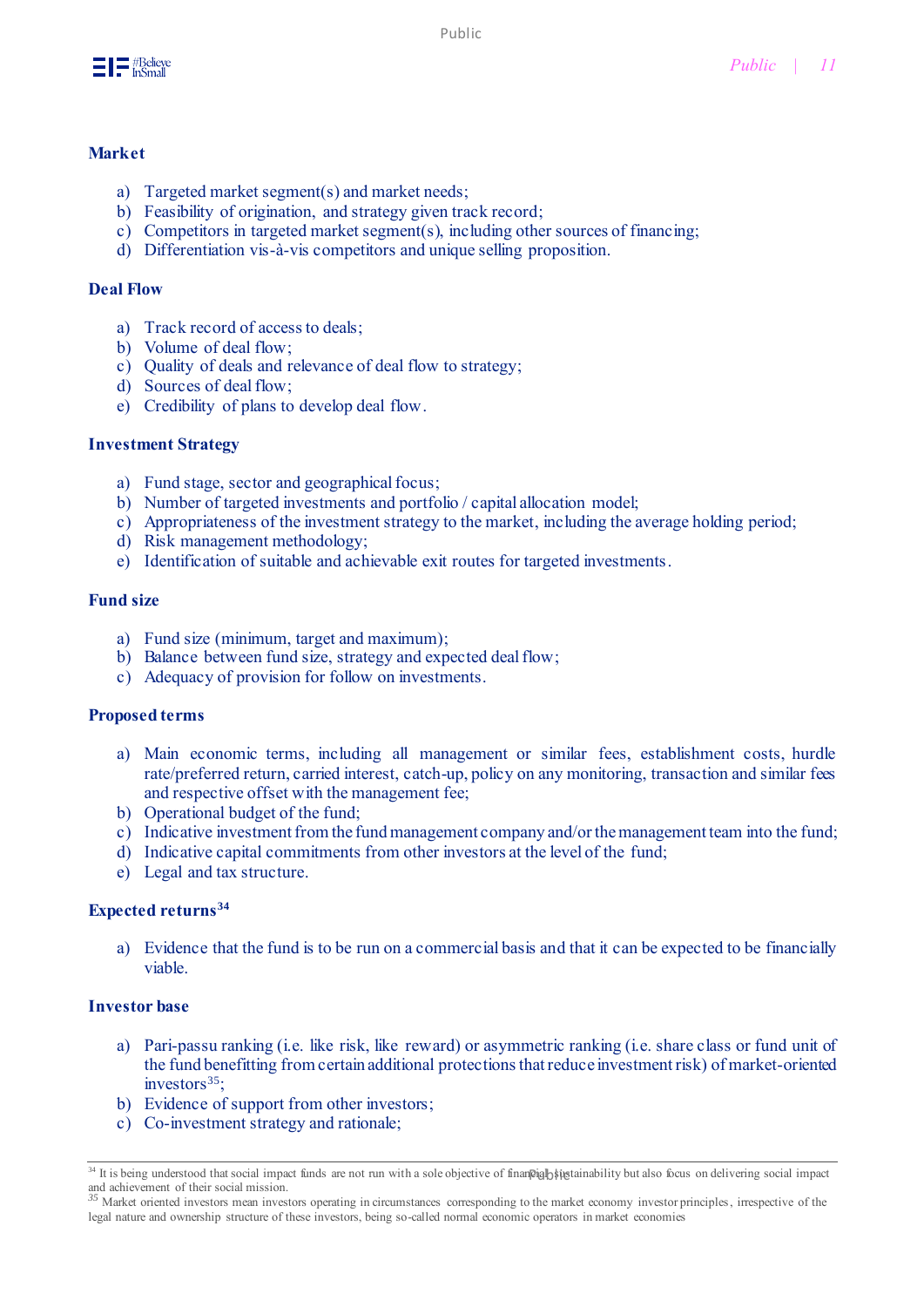

- d) Screening and monitoring of co-investors to the extent the information is made available to the EIF and in accordance with standard market practice;
- e) Expected timing of first and final closing.

EIF will also request information, in the form of a questionnaire, on how Environmental, Social, Governance ("ESG") factors form part of the financial intermediary´s investment decisions and monitoring of investments in order to verify that applied procedures are proportionate to the fund's sustainability risk profile.

# 10 Pre-Screening and due diligence

### How is the EIF due diligence process conducted?

The selection of the applicants starts with a pre-screening of the applications received. This is generally based on the material submitted with the Expression of Interest, as indicated in Section 6. Pre-selected applicants will progress to the due diligence process, which will be carried out in accordance with the EIF's internal rules and procedures.

The aim of the pre-screening and due diligence is to assess the applicant in detail taking into account the criteria for policy fit and commercial assessment set out in section 9 above. The due diligence may comprise, *inter alia*, an on-site visit, meeting with the applicant's team members, existing investees, referencing, all of which shall be at the discretion of the EIF and in accordance with its internal procedures.

# 11 Approval process

### How is the EIF and InvestEU approval process conducted?

Following positive outcome of the due diligence (and prior to entering into a fund agreement with a financial intermediary), the proposal to be supported under InvestEU shall be submitted by the EIF to its relevant decision making bodies for approval.

EIF has no obligation to enter into a fund agreement with a selected applicant. The participation of any institution will depend, inter alia, on the budget available and other considerations made by the EIF such as result of the contractual negotiations with the applicant. Furthermore, the EIF can only enter into operations which have received a favourable decision from the EC in the context of the policy check process, and have been approved by the InvestEU Investment Committee.

# 12 Negotiation and signature

### Reaching the signature stage of your application

Subject to and following positive conclusion of the EIF and InvestEU approval process and the finalisation of the contractual documentation with the applicant, the appropriate fund agreement( $s$ ) shall be signed between the applicant financial intermediary and the EIF.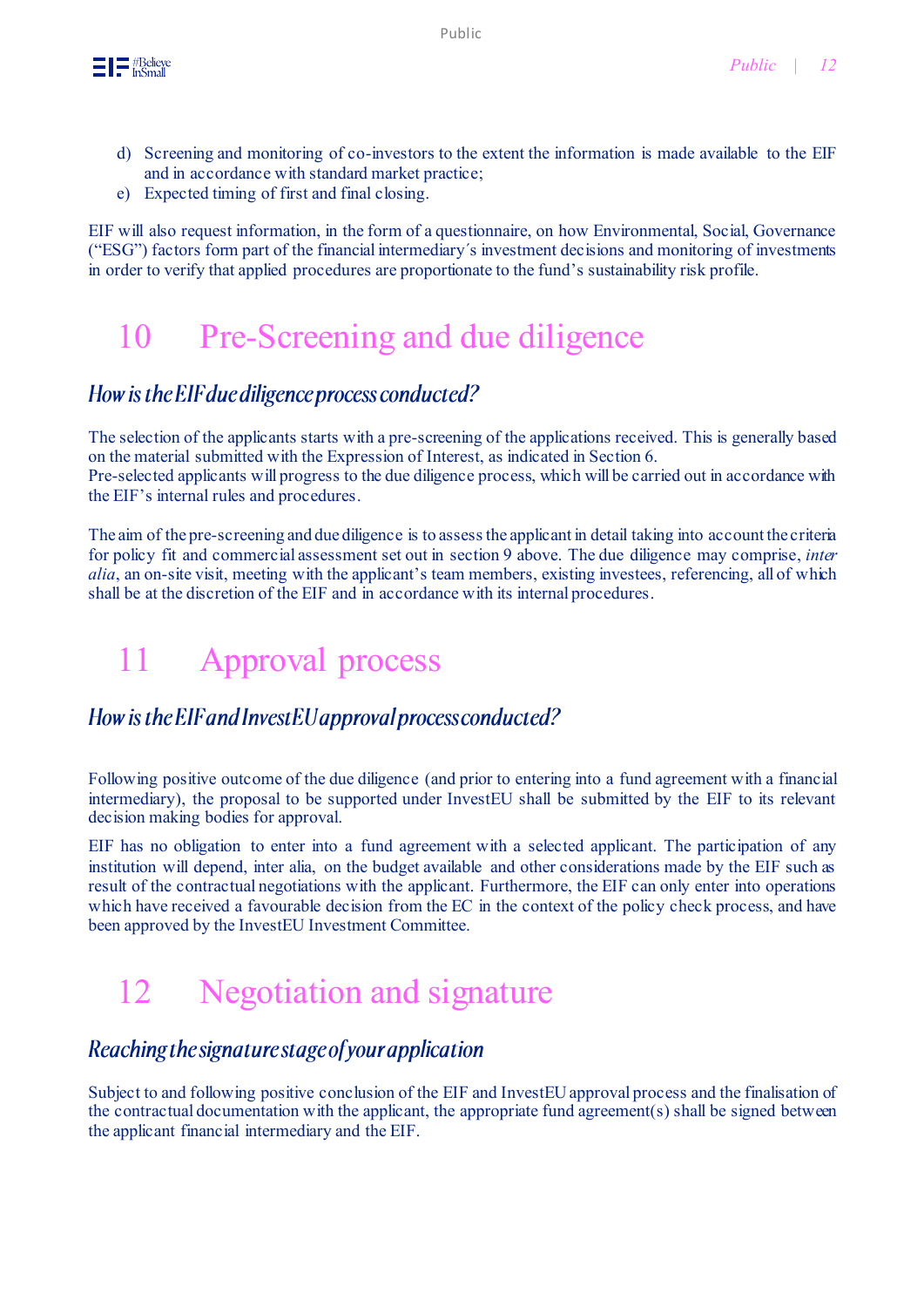# 13 Advisory support

### Providing expertise and capacity building to financial intermediaries benefiting from InvestEUE quity alongside financial support on an opt-in basis

Advisory support may be offered by the EIF - in cooperation with EIB Advisory Services - to eligible Financial Intermediaries requiring such support for specific InvestEU Equity Thematic Strategies.

The respective Advisory Support activities with the terms and conditions of participation will be made available gradually by the EIF<sup>36</sup> and be posted on a dedicated EIF InvestEU webpage.

# 14 Climate Action & Environmental Sustainability goals

### InvestEUEquity contributing towards Climate and Environment

InvestEU Equity will be a key contributor in reaching the ambitious climate targets set by the EU. For that purpose, for the InvestEU support for the Target Areas under the Climate and Environmental Solutions Thematic Strategy<sup>37</sup>, the EIF will implement under InvestEU Equity a climate and environmental tracking framework to account for those investments supported by InvestEU Equity and contributing to Climate Action and Environmental Sustainability, as defined in section 2 of Anne[x II](https://www.eif.org/InvestEU/equity_products_calls/annex-ii-growth-innovation-socialimpact-termsheet.pdf) an[d V.](https://www.eif.org/InvestEU/equity_products_calls/annex-v-senior-private-credit-termsheet.pdf)

Applicants applying for InvestEU Equity support under the Target Areas of the Climate and Environmental Solutions Thematic Strategy are expected to make a contribution to Climate Action and Environmental Sustainability based on the tracking system further specified in Anne[x II](https://www.eif.org/InvestEU/equity_products_calls/annex-ii-growth-innovation-socialimpact-termsheet.pdf) and [V.](https://www.eif.org/InvestEU/equity_products_calls/annex-v-senior-private-credit-termsheet.pdf)

# 15 Sustainability proofing

### Delivering impact and having proof of it

The InvestEU Equity implementation will incorporate sustainability proofing provisions to address potential significant impacts that final recipients might have on the dimensions of climate, environment and social.

EIF will assess the applicant´s environmental, climate and social risk management procedures – including the presence of an Environmental and Social Management System (ESMS) and the capacity to screen, assess and manage environmental, climate and social risks associated with its business activity - by means of the "ESG" questionnaire mentioned under section 9 in order to verify that applied procedures are proportionate to the fund's sustainability risk profile.

In addition, certain provisions will apply as set out in the relevant Annexes, further complemented by the excluded activities/sectors of InvestEU Equity support, and the exclusion areas reflected in the Paris Agreement alignment commitment.

<sup>&</sup>lt;sup>36</sup> Subject to the conclusion of the contractual arrangements between EIB and Ellenignespect of InvestEU Advisory.

<sup>&</sup>lt;sup>37</sup> Without prejudice of financial intermediaries applying to InvestEU Equity support to other Target Areas proposing to contribute as well to Climate Action and Environmental Sustainability.